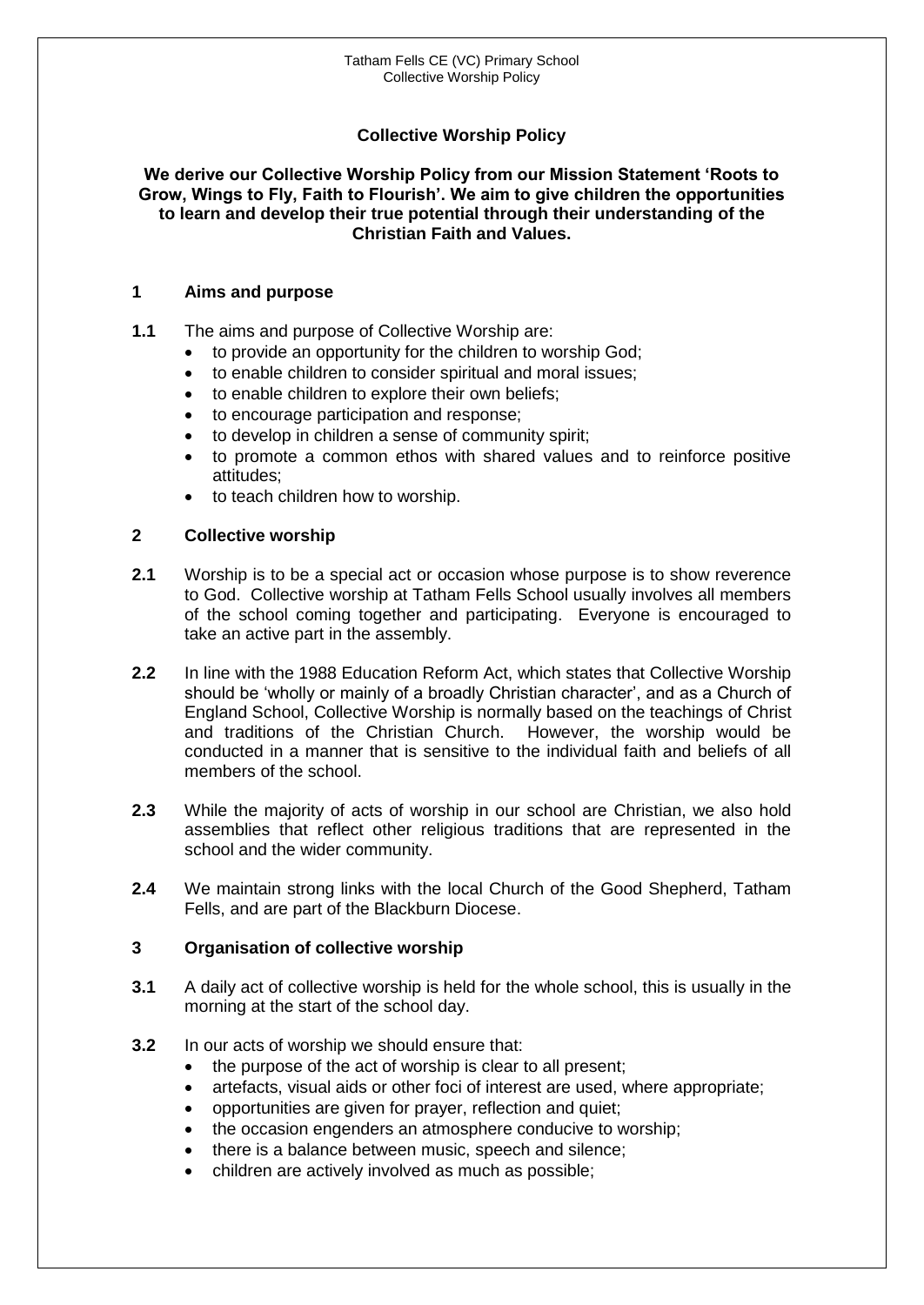- subject matter is appropriate to the age and experience of the children.
- children and adults take away something to think about and take into their daily life within school and the community
- **3.3** The Headteacher or other members of staff normally conduct assemblies. Our pupils also lead assembly based on a theme or reading from the Bible together..
- **3.4** We take the themes of our assemblies from the traditions of the Christian Faith, often reflecting the festivals and events of the Christian calendar, as well as those from other major World Faiths. Sometimes the themes of our assemblies reflect and build on topics that we teach as part of the school curriculum. We plan our assemblies as part of a series of themes well in advance of the day they take place.
- **3.5** Our assemblies reflect the achievements and learning of the children. We encourage the children to participate in assemblies by showing their work to the other children and raising issues that they have discussed in their classes. Assemblies offer an opportunity to acknowledge and reward children for their achievements both in and out of schools. They play an important part in promoting the ethos of the school, which is that all children are valued and all achievements are recognised**.** Tatham Fells School is a successful school and we celebrate the successes of all the children in assemblies.
- **3.6** We invite parents to significant assemblies and we encourage them to attend, as this promotes the community spirit of the school and is a practical demonstration of the way the home and the school work together to support the achievements of our children. Parents, family members, governors and volunteers are invited to a celebration assembly once a fortnight.
- **3.7** We welcome Governors' attendance at our assemblies at any time.
- **3.8** Collective Worship takes place in school, except for a small number of festivals and special occasions which take place at The Church of the Good Shepherd, in which we participate. These usually include Harvest Festival, Christmas, Mothering Sunday and the Leavers' Service. Pupils are invited to attend church on these occasions with their parents.

#### **4 Right of withdrawal**

- **4.1** We expect all children to attend assembly. However, any parent can request permission for their child to be excused from attending religious worship and the school will make alternative arrangements for the supervision of the child during the period concerned. Parents do not have to explain or give reasons for this. This complies with the 1944 Education Act and was restated in the 1988 Education Reform Act.
- **4.2** The Headteacher keeps a record of all children who withdraw from Collective Worship.

## **5 Monitoring and review**

**5.1** It is the role of a named school governor with responsibility for Religious Education and Collective Worship to monitor the policy and practice of